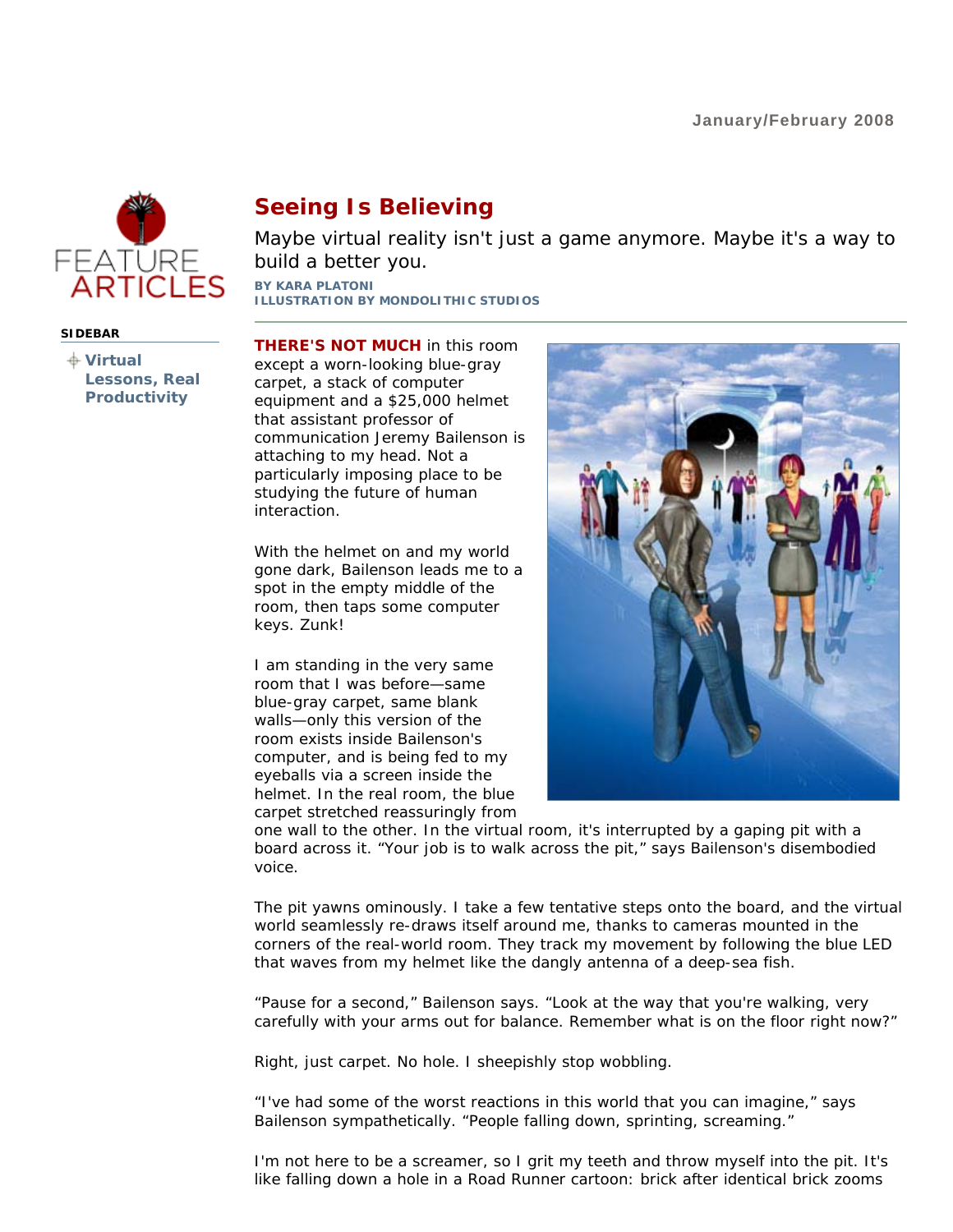by, as I plunge, feet-first, making a yelping noise that is not, technically, a scream.

I land at the bottom with a jarring thud. It is delightful and horrifying at the same time—a small demonstration of how vulnerable we all are to digital illusion. My body reacts as if the hole is real, even though my brain knows it's Memorex.



**VIRTUAL IS ITS OWN REWARD: Studies in Bailenson's lab are showing that experience gained via digital alter egos can change how people behave in real life—at least in the short term.** 

You don't have to visit Bailenson's Virtual Human Interaction Lab, or wear a helmet, to play in disembodied space. In our increasingly digital society, video games, chat rooms and social networking sites let us make friends, solicit dates or attend classes, all in the guise of a digital self. Ordinary folks spend prodigious amounts of time as avatars, or digital alter egos, in online role-playing games like World of Warcraft or Second Life.

Bailenson's lab group studies the social mechanics of this virtual existence, in which identity is malleable and things are not always what they seem. The rules are different online, affecting everything from how we treat one another to how we comprehend ourselves, and blurring where our real identity overlaps with the virtual one. "In the past, VR [virtual reality] has always been this amazing toy that someone has in their garage, and in the last five years what we started to see is that this stuff is no longer science fiction," Bailenson says. "How is this changing who we are as humans? How is that affecting the human identity?"

Fred Mertz This form of pretending is so powerful that what happens online doesn't necessarily

stay online, Bailenson argues. Experiments in his lab have shown that what you experience as your digital doppelgänger lingers after you power down the PC—and bleeds into your real-life identity, at least for a while. His Stanford research team has begun exploring how those virtual experiences might be used to tweak who you are, for better or worse.

**OVER THE PAST FIVE YEARS,** Bailenson's lab has been amazingly prolific at exploring how people transform themselves digitally. The lab currently has five graduate students who run studies, assisted by 25 undergrads. While their interests have radiated in several different directions—looking at identity transformations in contexts like gaming, negotiating and advertising—their central hub is the idea that people can interact differently in virtual worlds than they would face-to-face.

After all, the digital self can have "superpowers" the real you does not. For example, in the real world, making eye contact increases your persuasiveness, but you can gaze at only one person at a time. In cyberspace, Bailenson's lab has found, you can make your avatar seem to gaze at multiple people; they'll pay more attention than they would in a face-to-face conversation, and be twice as likely to agree with you. In real life, mimicking people's behavior can persuade them; in cyberspace, where every movement is digitally tracked, you can be a more accurate and subtle copycat. Merely copying someone's head movements after a four-second delay makes them much more likely to agree with you, Bailenson found.

You can transform your appearance online in ways that would be impossible in real life. Wish you were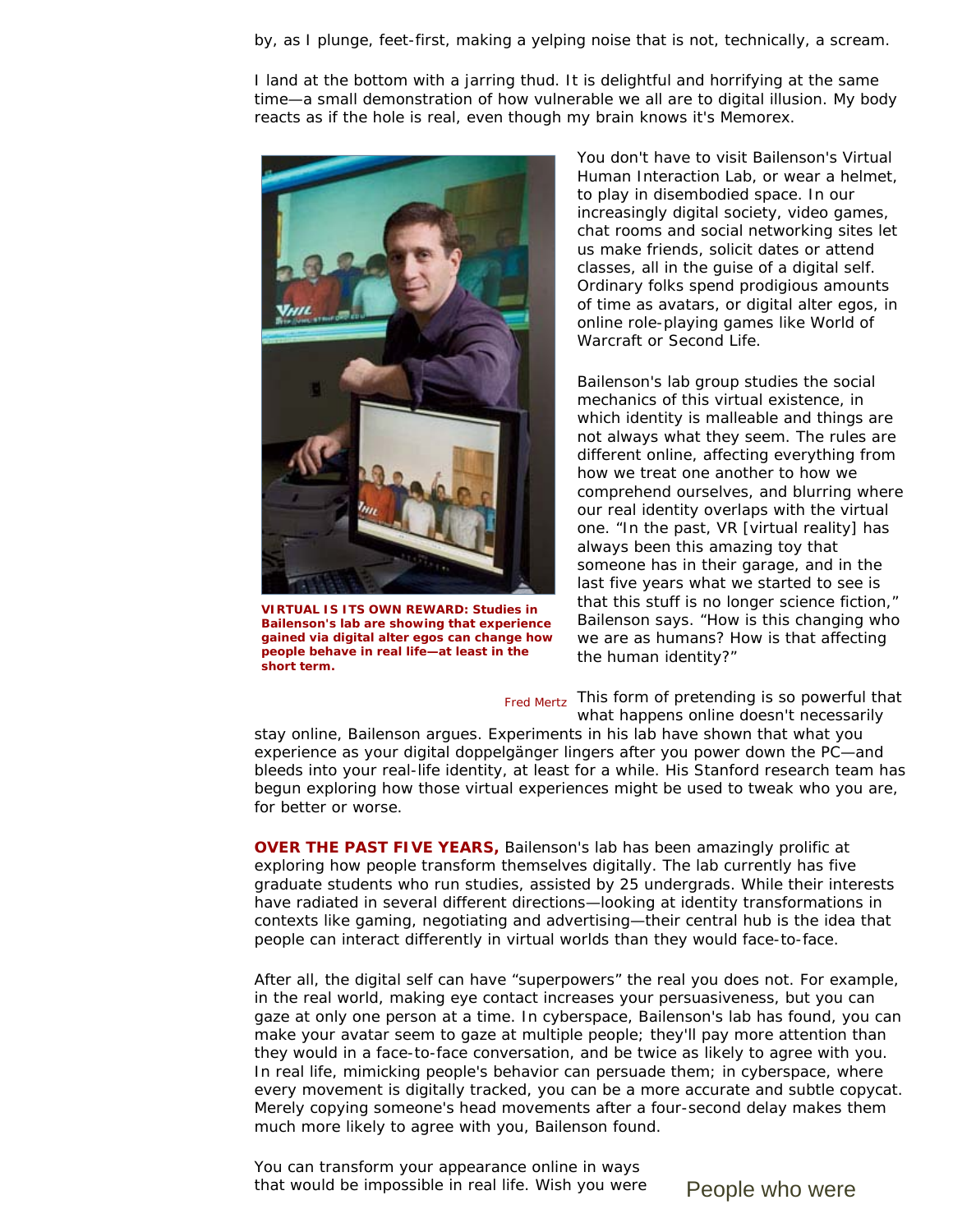16 again? Choose a teenage avatar. Change your race? No problem. Want to be supermodel-tall? Fine. "It doesn't matter what you look like when you get out of bed, because you always look optimal when you present yourself via entities on the Internet," Bailenson says.

Sure, dress-up, role-playing and mimicry are nothing new: who hasn't upgraded their look to impress a date, or echoed the boss's jargon during a job interview? But virtual reality takes pretend to a whole new level—it doesn't just fool the viewer, it fools you. Seeing your altered self in the third person can actually change the way you behave in real life.

given taller avatars behaved more aggressively in a virtual bargaining task than people with shorter avatars. People with more attractive avatars hit on hotter partners at a mock dating service.

Nick Yee, who received his PhD in communication in 2007 and has returned to the lab as a staff researcher, dubbed this the Proteus Effect, after the Greek god who could shift form. Yee describes an experiment in which people who were given taller avatars behaved more aggressively in a virtual bargaining task than people with shorter avatars. When the subjects later repeated the task with a real person, "people who had been in taller avatars continued to bargain more aggressively faceto-face." Similarly, following a virtual reality exercise, subjects were asked to choose people they'd like to approach from a mock dating website: people who had been in more attractive avatars during the exercise chose more attractive partners.

This change in self-perception happens remarkably quickly. "It only takes 90 seconds of exposure to a mirror image transformed in age, height or gender to cause drastic changes in behavior," Bailenson says. Why are we so easily tricked by the way we look? Possibly because, unlike donning a costume or putting on makeup in real life, in cyberspace your avatar is your whole self-representation, the primary identity cue that tells you how to behave socially.

Here's the kicker: none of the subjects in these experiments could guess how he or she was being manipulated. People are wired to believe what they see, even in virtual reality, where everything one senses can be manipulated.

Bailenson is doing "super-important" work because "he's not just studying what happens while you're in there, but what happens afterwards," says his colleague, communication professor Cliff Nass. "There have been studies before using something as simple as costumes—you have people dress up in a KKK costume and you see how prejudiced they behave. But Jeremy said, 'I wonder if this changes things after you're done?' and no one thought to ask that! People thought, these changes are so small and minimal . . . but what Jeremy understood was that because you are living in the skin of that new character, it really does change your definition of self, and that's shocking."

Indeed, through his study of avatars, Bailenson is exploring what Nass dubs "ancient Greek stuff"—the very essence of self-understanding. "When I am in digital space, there is some point where it's clearly me, and some point where it's clearly not me," Bailenson says. "How far can I push and transform before it's a completely different person? It really raises the questions about what it means to have an identity and what it means to be."

How can these digital alter egos transform our real-world selves? This is where I come in. Wearing a helmet.

**I AM BACK** in the room with the blue-gray carpet.

Hal Ersner-Hershfield, a fifth-year PhD candidate in psychology, has just given me a survey, asking if I'd prefer small sums of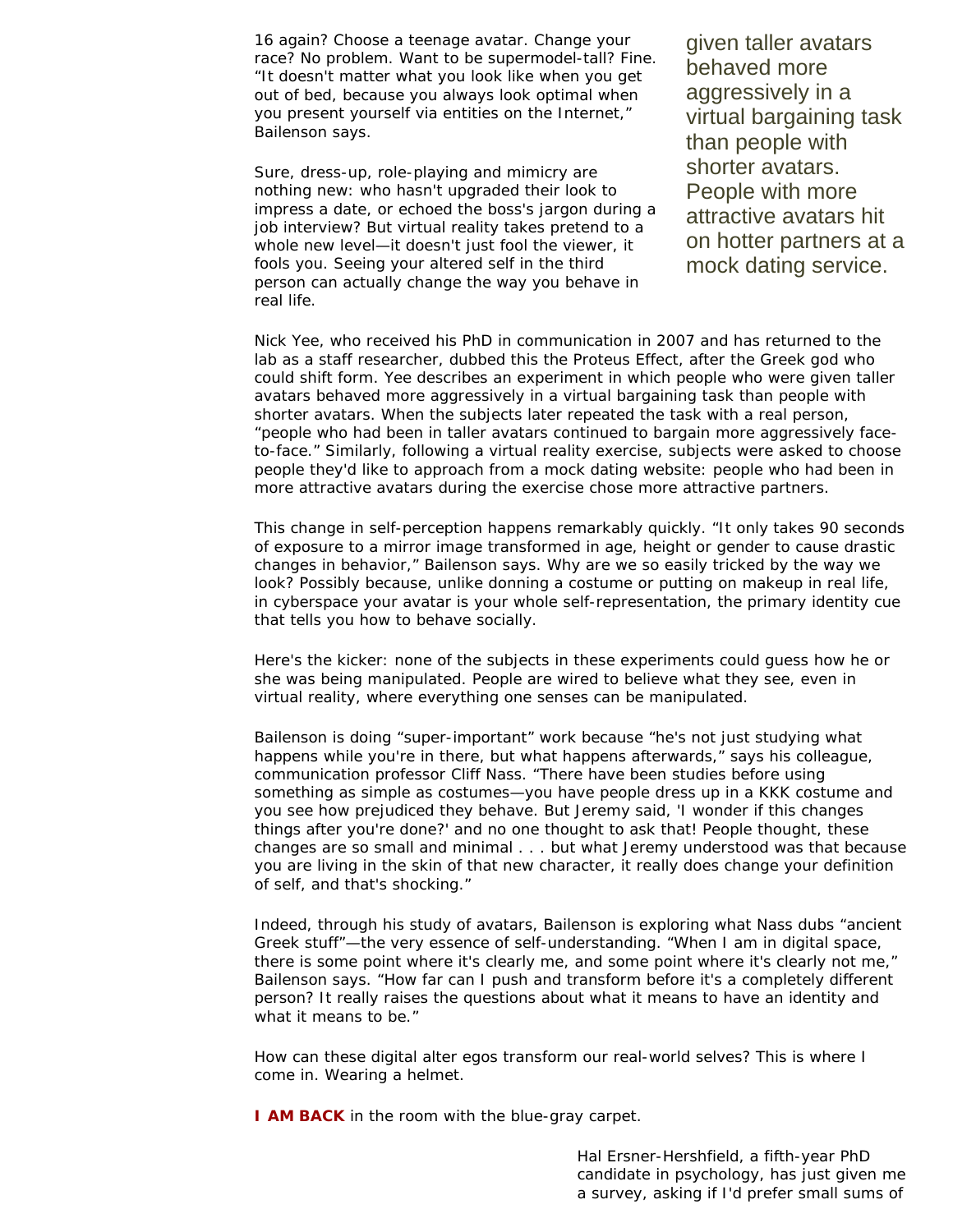

**SCREEN MAKEOVER: Fox studies whether people who watch a digital self run on a treadmill are then more active in real life.** 

Courtesy Virtual Human Interaction Lab

money today, or slightly larger sums in the future. (For example: \$6 today, or \$9.60 in six days?)

That done, he has taped two blue LEDs to my shoulders, cranked the helmet to my head, and switched me over to the roomwithin-a-room. It's much like before, except the pit is gone, and there's a mirror on the wall reflecting something hideous: me.

Technically, it's me at age 62—this avatar was created by digitally aging a photograph of 32-year-old me. My nose has bulged. My cheeks have sunk. My eyes are ringed with red. Hair is hard to render, so part of mine is simply missing. Why did I not take more vitamins?

Ersner-Hershfield puts me through exercises designed to help me bond with my aged avatar: I move and she copies me; I answer personal questions while gazing into her bloodshot eyes.

A few minutes later, out of the helmet and back in the real world, I take another

today-or-tomorrow money survey, and decide how I would divide a \$1,000 windfall. Would I buy gifts, plan a party, save for retirement or fund my checking account?

"Perspective taking," or imagining oneself as another, has long been a psychologyexperiment staple, but virtual reality can make this almost literal—you actually can see yourself as someone else. In this case, Ersner-Hershfield asks, "If we put you into the virtual reality environment and then you see an aged version of your face, will that cause you to think more about yourself in the future, to place more importance on the future?" In other words, will I prioritize cash tomorrow over cash today?

This is a pilot study, so the results aren't in. (I preferred future rewards both before and after the test, but seeing Future Me made Present Me worry about retirement for weeks afterward.) Ersner-Hershfield imagines that if bonding with your futurized image encourages saving, retirement planners or banks might be able to use a lessintrusive application—say, by virtually aging a photo that clients upload to a website—to spur Americans' moribund saving habits.

Similarly, Jesse Fox, a second-year communication PhD candidate, is examining the lingering effects of seeing your digital self exercise. She's shown that subjects who watch their own avatar run on a treadmill are more active the next day than subjects who see a stranger's avatar run, or who see themselves stand still.

One day in the lab, Fox hands me a pair of two-pound weights, then cranks the helmet on. My avatar stands before me. This time, she's my age, but she's built like a linebacker. Fox keeps count as I do bicep curls, and although my avatar doesn't move, the more I exercise, the slimmer she becomes. The pounds melt first off her thighs, then her belly and shoulders, and finally even her hands shrink. Fox tells me to take a breather; once I stop moving, my avatar swells.

It's too early in this study to draw conclusions, but Fox wonders if seeing how exercise affects their avatars might help people stick to health plans in the real world, where the benefits of exercise aren't

If you bond with an aged version of your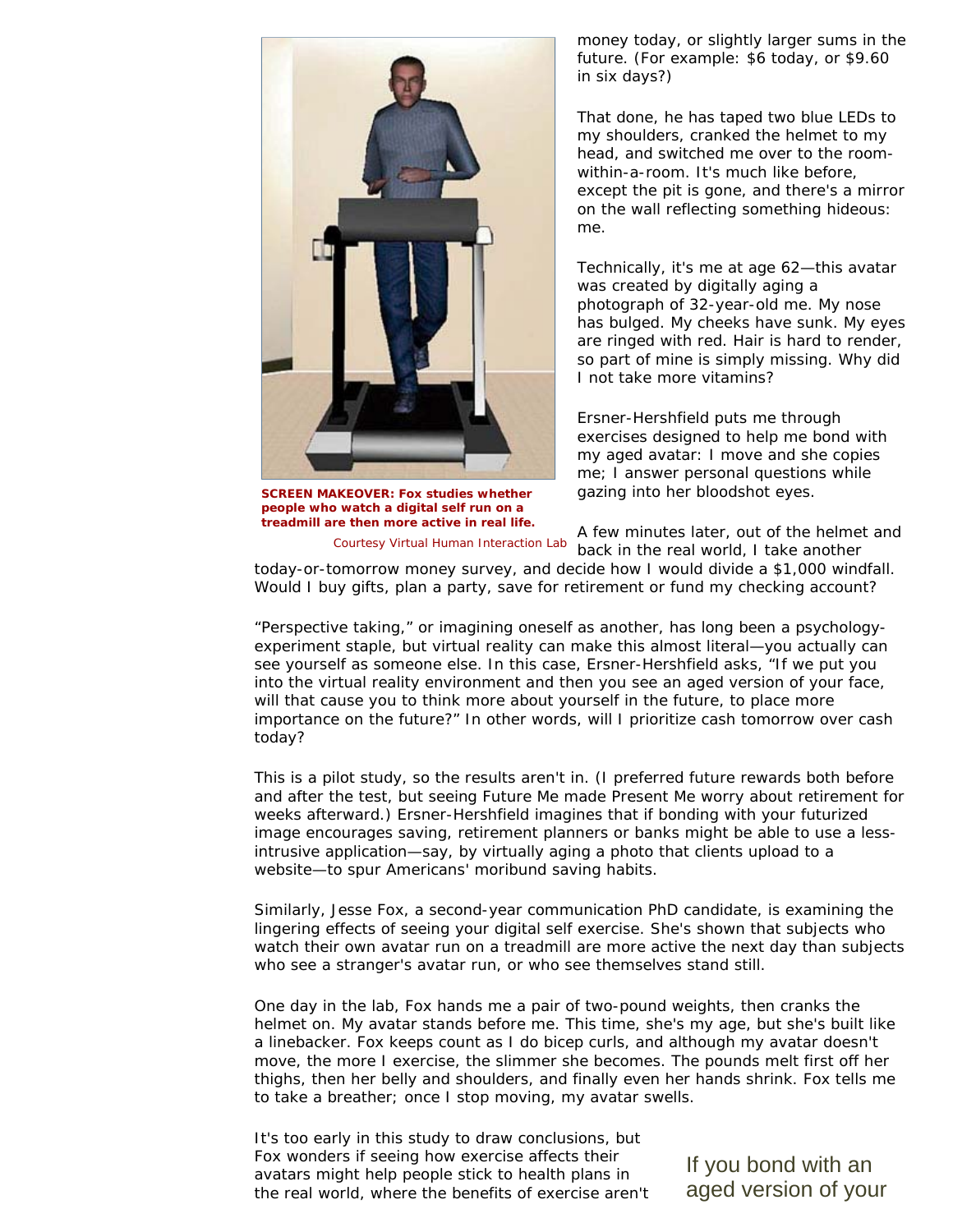immediately visible, and where people often aspire to the unhealthy skinniness of celebrities and models. "If you could see a virtual representation that's more akin to yourself," Fox says, "I think that could certainly enhance people's adherence, and cultivate realistic goals and expectations that will actually be met."

Of course, these trials could have the opposite effect—people repulsed by their aged avatars could decide to live for today, or people who watch

face, wonders Ersner-Hershfield, shown below as himself, his present-day avatar and his potential old guy, will you 'place more importance on your future?'

themselves exercise might just feel tired. There are no guarantees that role-playing won't have contrary effects. The experience of viewing oneself with the appearance of another has generally been embraced as a means to broaden perspectives and reduce prejudice toward other groups, but some skeptics argue that this experience could reinforce preconceptions and biases.



Courtesy Virtual Human Interaction Lab

Third-year communication PhD candidate Victoria Groom is working on a study in which subjects of different races view themselves in a virtual mirror. As their "reflection," some see avatars of their own race; others see themselves as someone of another

race. Afterward, the subjects take a word-association test that measures their implicit racism. Groom wonders if, because there are "so few cues of identity in these online worlds," the reflection about race a person sees will take on even more importance.

Yee, who studied online role-playing games, says that digital life has a tendency to replicate social norms, even undesirable ones. "People infer a lot of their expected behaviors from how they look, and when you put someone in a virtual world their avatar is their entire identity." In fact, Yee says, entire virtual worlds can end up stereotyping themselves. "One thing that really frustrates me is that in a world where you can be anything and anyone you like, why does Second Life look so much like suburban America?" Houses look like tract homes, instead of, say, floating orbs. People run around in Abercrombie & Fitch knockoffs. Women are exaggeratedly curvy. "There's almost an overemphasis on looking stereotypically good." If online play affects real-life identities, what does it mean when such a popular virtual reality application reinforces class and gender tropes, rather than obliterating them? "There is also a cautionary note from the Proteus Effect," Yee says. "Maybe the avatars we use in the virtual environment have unintended consequences we're not aware of."

**JEREMY BAILENSON'S VIRTUAL REALITY CAREER** was itself somewhat unintended. He isn't particularly computer nerdy. He doesn't even play video games. "I live in California." He shrugs. "It's nice out."

His interest in virtual spaces is less about the hardware, and more about the wetworks: what happens to your mind when you are living digitally. His work is partly inspired by novelists like William Gibson and Neal Stephenson, whose cyberpunk fantasies he read while studying cognitive psychology at the University of Michigan and Northwestern University.

His first opportunity to combine the two came from UC-Santa Barbara, which had a grant from the National Science Foundation to use virtual reality in psychology experiments. Bailenson accepted a postdoctoral fellowship there in 1999, in the process switching from cognitive psychology, with its emphasis on logic and reasoning, to social psychology, which is more concerned with identity and interaction.

At the time, virtual reality was seen mostly as a tool Entire virtual worlds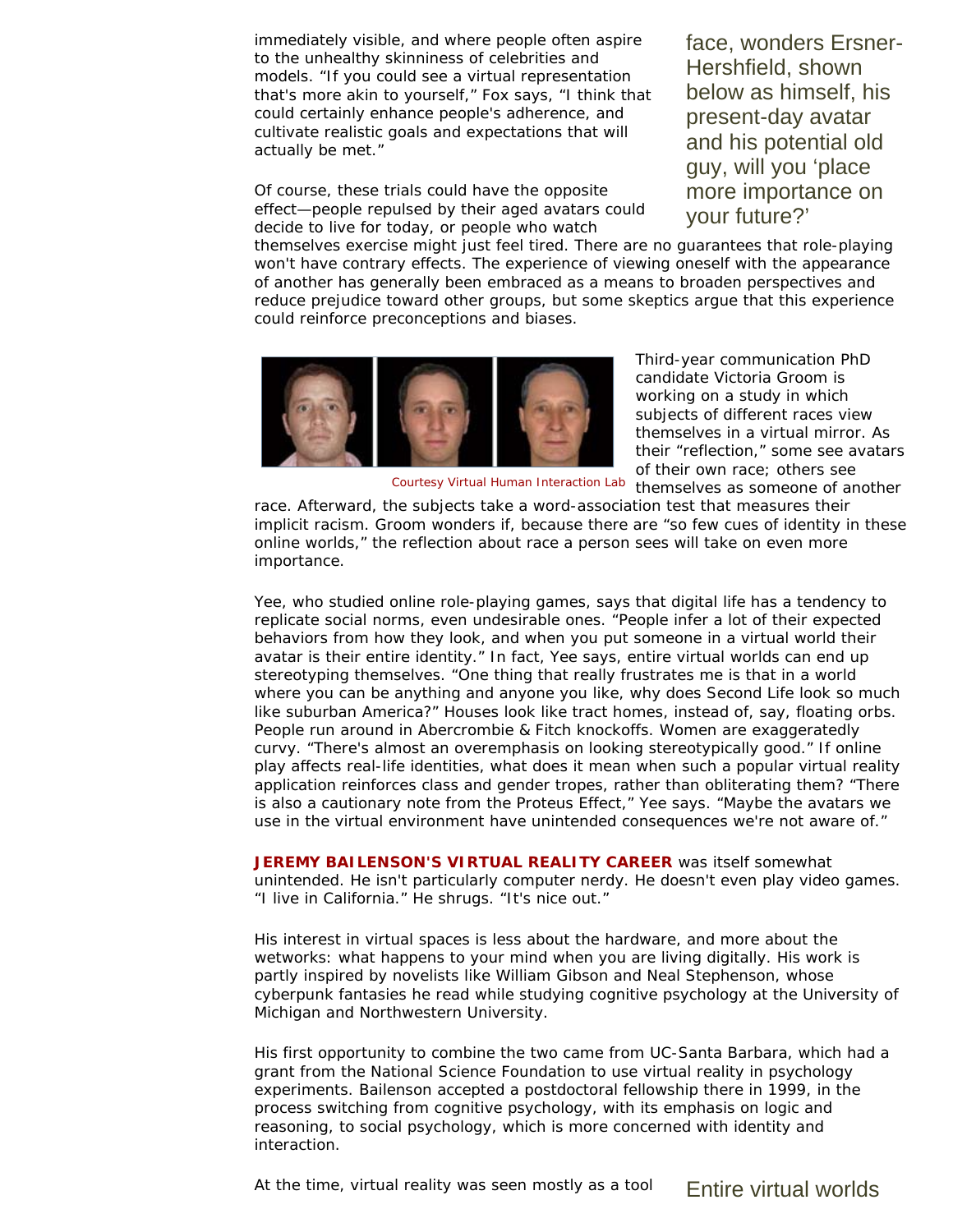for separating or remixing social concepts: for example, you could dissociate sex from gender by having a man assume a female avatar, and study how he behaved. To show that cyberspace studies produced legitimate results, researchers were mostly replicating studies already done in the real world. Bailenson itched to try something new. "The cool thing about being in virtual space is not showing how similar everything is, but is really focusing on the things that you can uniquely do in digital space." One of those things is "the ability to transform oneself, in lots of fascinating and strange and dangerous ways."

can end up stereotyping themselves. 'In a world where you can be anything and anyone you like,' Yee says, 'why does Second Life look so much like suburban America?'

Although Bailenson pulled down a couple of grants to explore these digital identity transformations, it was harder to find a teaching job. "Year after year I was going on the market and getting rejected from schools you've never heard of," he recalls. "It turned out that I wasn't really doing psychology any more. . . . I was studying the process of communicating using digital media." When Stanford's communication department, which has a tradition of studying human-computer interactions thanks to the work of Cliff Nass and Byron Reeves, offered him a spot in 2003, Bailenson once again changed disciplines. "It turns out this field of communications, which I knew nothing about before I applied for this job, is about as wonderful a fit as I could hope for."

Although Bailenson's entry into virtual reality research was circuitous, it's been wellreceived. Tech visionary Jaron Lanier, who coined the phrase "virtual reality" and founded the first firm to sell VR equipment, recalls the limits of 1980s understanding. "We had the gloves and bodysuits—we couldn't help but try these things anecdotally, but that's not science, that's storytelling." Now he brainstorms with Bailenson about new ideas to test and is excited that the behavioral constructs of virtual life can be rigorously examined. "Jeremy's practical experiments—doing something concrete to see what a human is capable of—are more interesting."

**ONE LAST EXPERIMENT.** I'm back in the virtual room, and once again Jesse Fox is at the controls. This time the avatar before me is a sexy lady with red hair and a slinky cocktail dress. Fox tells me to approach her. There's something unusual about her, but before I can figure it out, Fox gives me a task: I'm supposed to walk through red cubes that begin appearing in mid-air. I am so absorbed in finding cubes that I forget about the woman. Once we're done and I take the helmet off, Fox lets me watch her monitor as Bailenson tries the test. That's when I realize what's different about this avatar: she looks right at you. When you approach, she gently moves away. When the red cubes appear, she looks at them, too.



**ELECTABLE LIKE ME: The power of digital imaging raises the specter of manipulation. When photos of undecided voters were partially morphed into those**  Fox explains that she's meant to be highly interactive, to react to her environment the way a real person does. Fox wants to see if people treat her differently–for example, if they stand closer to her than they would an avatar who is basically scenery, and whether that changes when she's scantily clad, as so many female game avatars seem to be. (To test this variable, half the subjects will instead see the lady wearing a dumpy track suit.) Afterward, they'll take a word-association test designed to measure sex stereotyping. "Maybe we find that as long as the avatars are interactive they are going to treat the woman like a real person,